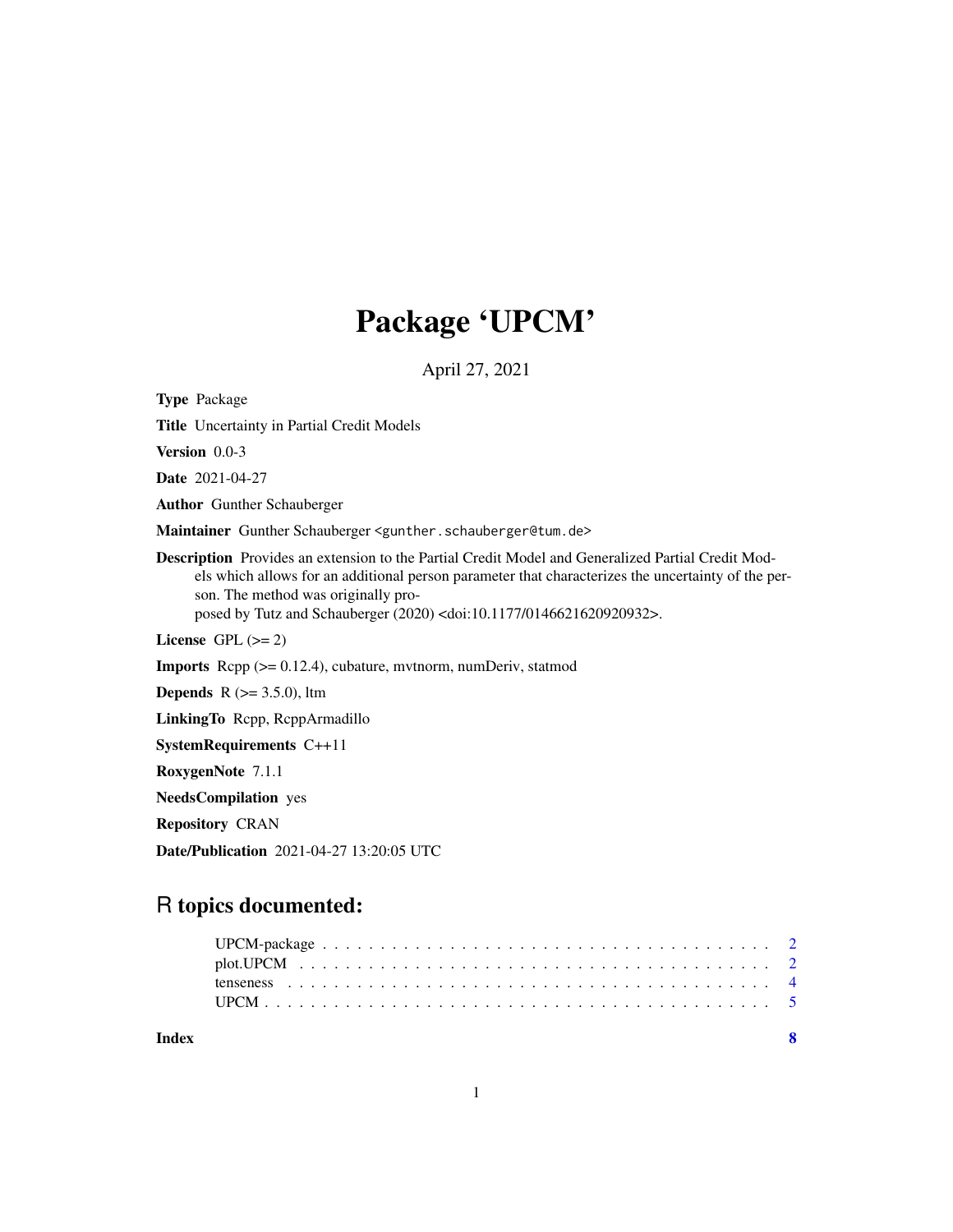<span id="page-1-2"></span><span id="page-1-0"></span>

#### Description

Performs UPCM, a method to model uncertainty in (Generalized) Partial Credit Models

#### Author(s)

Gunther Schauberger <gunther.schauberger@tum.de> <https://www.sg.tum.de/epidemiologie/team/schauberger/>

### References

Tutz, Gerhard and Schauberger, Gunther (2020): Uncertainty in Latent Trait Models, *Applied Psychological Measurement*, [https://journals.sagepub.com/doi/abs/10.1177/01466216209209](https://journals.sagepub.com/doi/abs/10.1177/0146621620920932?journalCode=apma)32? [journalCode=apma](https://journals.sagepub.com/doi/abs/10.1177/0146621620920932?journalCode=apma)

#### See Also

**[UPCM](#page-4-1)** 

#### Examples

```
data(tenseness)
Y <- data.matrix(tenseness[,1:4])
X \le - model.matrix(\sim Gender + Age, data = tenseness)[,-1]
m\_upcm < - UPCM(Y = Y, X = X, cores = 2, GPCM = FALSE)m_upcm
plot(m_upcm)
```
<span id="page-1-1"></span>plot.UPCM *Plot function for UPCM*

#### Description

Plot function for a UPCM or a UGPCM object. Plots show coefficient estimates together with confidence intervals displayed as star plots.

#### Usage

```
## S3 method for class 'UPCM'
plot(x, sig = 0.05, KIfactor = 0.9, xlim, ylim, ...)
```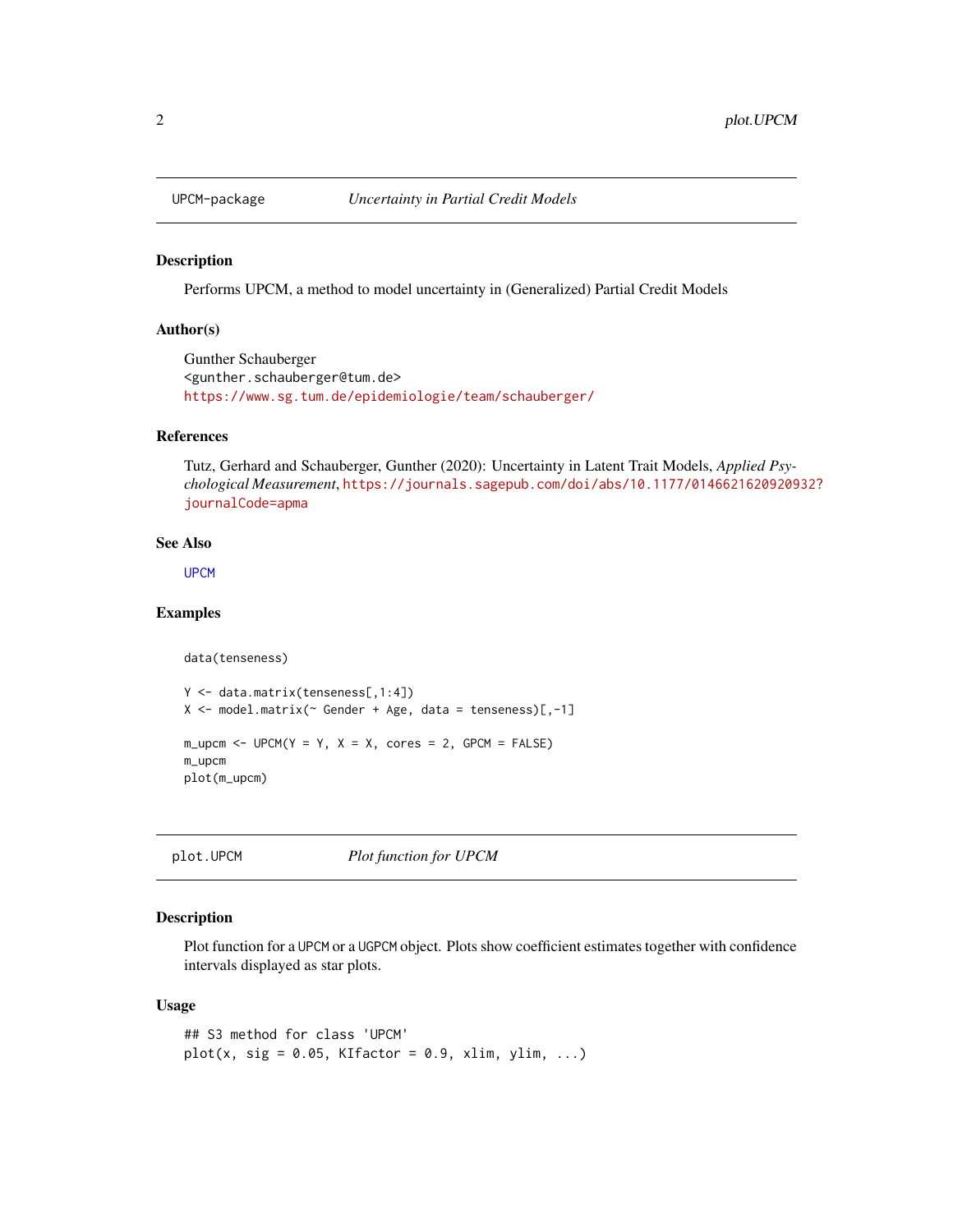# <span id="page-2-0"></span>plot. UPCM 3

### Arguments

| $\mathsf{x}$ | UPCM object                                                            |
|--------------|------------------------------------------------------------------------|
| sig          | Significance level for confidence intervals, default is $sig = 0.05$ . |
| KIfactor     | Parameter to regulate the shape of the resulting star.                 |
| xlim         | See xlim in plot.default.                                              |
| vlim         | See ylim in plot.default.                                              |
|              | Further plot arguments.                                                |

# Value

No return value, called for side effects

#### Author(s)

Gunther Schauberger <gunther.schauberger@tum.de> <https://www.sg.tum.de/epidemiologie/team/schauberger/>

#### References

Tutz, Gerhard and Schauberger, Gunther (2020): Uncertainty in Latent Trait Models, *Applied Psychological Measurement*, [https://journals.sagepub.com/doi/abs/10.1177/01466216209209](https://journals.sagepub.com/doi/abs/10.1177/0146621620920932?journalCode=apma)32? [journalCode=apma](https://journals.sagepub.com/doi/abs/10.1177/0146621620920932?journalCode=apma)

# See Also

[UPCM](#page-4-1)

# Examples

```
data(tenseness)
```

```
Y <- data.matrix(tenseness[,1:4])
X \le - model.matrix(\sim Gender + Age, data = tenseness)[,-1]
m\_upcm < - UPCM(Y = Y, X = X, cores = 2, GPCM = FALSE)m_upcm
plot(m_upcm)
```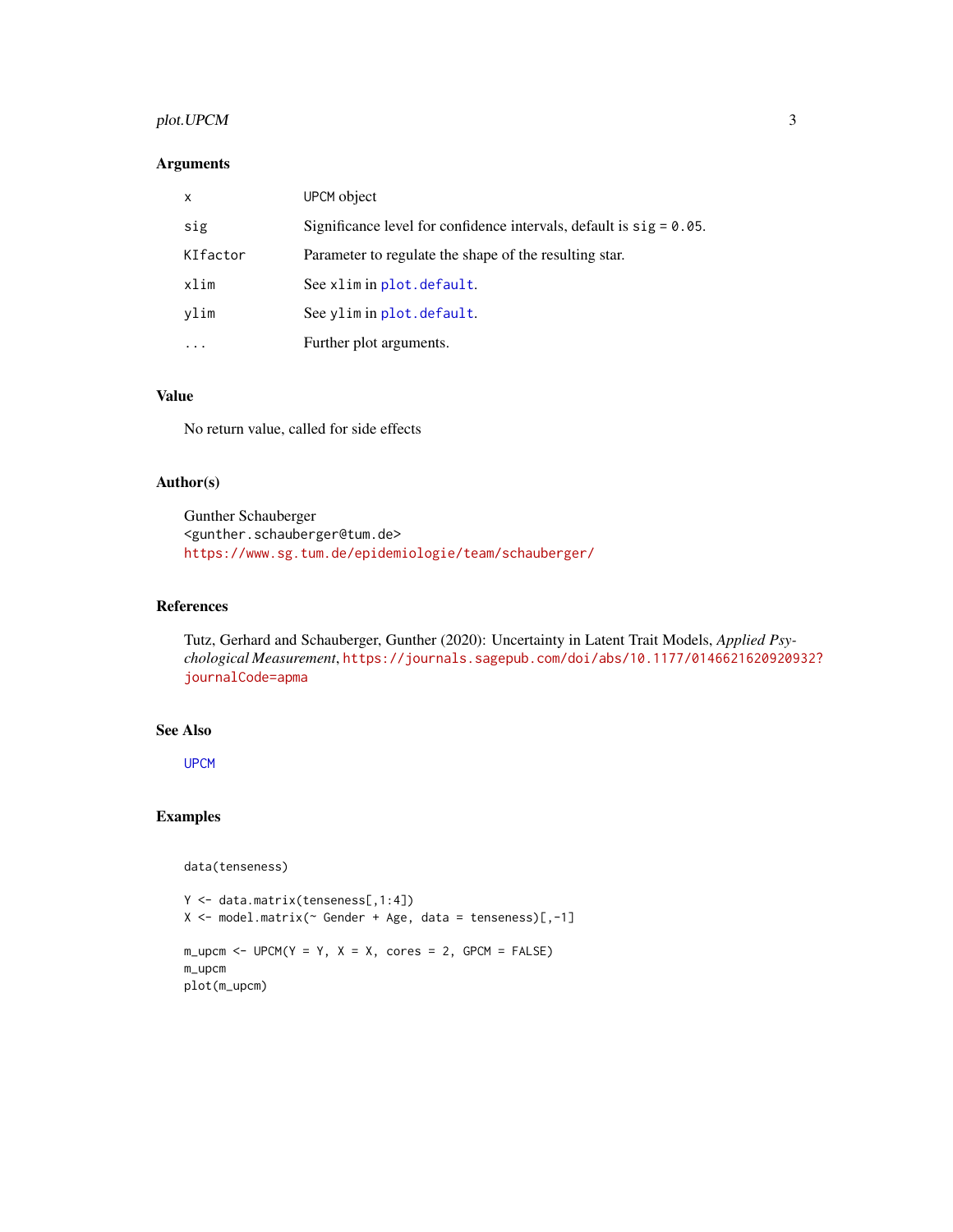#### <span id="page-3-0"></span>Description

Data from the Freiburg Complaint Checklist. The data contain all 8 items corresponding to the scale *Tenseness* for 2042 participants of the standardization sample of the Freiburg Complaint Checklist.

#### Format

A data frame containing data from the Freiburg Complaint Checklist with 1847 observations. All items refer to the scale *Tenseness* and are measured on a 5-point Likert scale where low numbers correspond to low frequencies or low intensitites of the respective complaint and vice versa.

Clammy\_hands Do you have clammy hands?

**Sweat\_attacks** Do you have sudden attacks of sweating?

Clumsiness Do you notice that you behave clumsy?

Wavering\_hands Are your hands wavering frequently, e.g. when lightning a cigarette or when holding a cup?

Restless hands Do you notice that your hands are restless?

Restless\_feet Do you notice that your feet are restless?

Twitching\_eyes Do you notice unvoluntary twitching of your eyes?

Twitching\_mouth Do you notice unvoluntary twitching of your mouth?

Gender Gender of the person

Household Does the person live alone in a household or together with somebody?

Income Income, categorized to levels from 1 (low income) to 11(high income). For simplicity, due to the high number of categories income can be treated as a metric variable.

WestEast Is the person from East Germany (former GDR)?

Abitur Does the person have Abitur (A-levels)?

Age Age of the person

#### Source

ZPID (2013). PsychData of the Leibniz Institute for Psychology Information ZPID. Trier: Center for Research Data in Psychology.

Fahrenberg, J. (2010). Freiburg Complaint Checklist [Freiburger Beschwerdenliste (FBL)]. Goettingen, Hogrefe.

#### Examples

data(tenseness)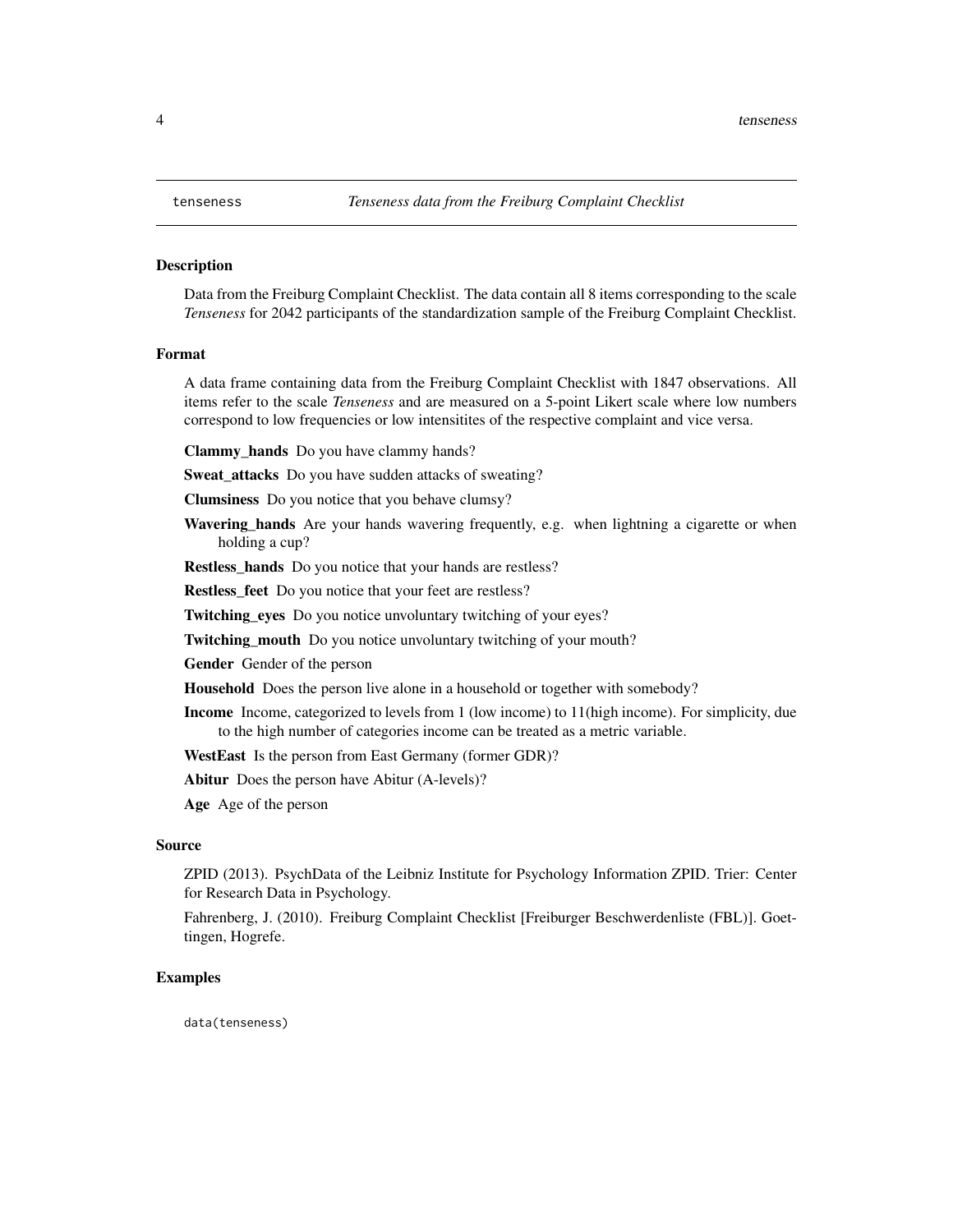<span id="page-4-1"></span><span id="page-4-0"></span>

# Description

Performs UPCM, a method to model uncertainty in (Generalized) Partial Credit Models

# Usage

```
UPCM(
 Y,
 X = NULL,GPCM = TRUE,Q = 10,
 cores = 2,lambda = 0.01,
 se = TRUE,method = c("nlminb", "L-BFGS-B"),
 ctrl.nlminb = list(eval.max = 200, iter.max = 150, abs.tol = 1e-08, rel.tol = 1e-08,
   trace = 0, step.min = 0.1, x.tol = 1e-08, xf.tol = 1e-08)
)
```
# Arguments

| Y           | Matrix containing the ordinal item response data (as ordered factors), one row<br>per observation, one column per item.                                                |
|-------------|------------------------------------------------------------------------------------------------------------------------------------------------------------------------|
| X           | Matrix containing explanatory variables which are used both for trait parameters<br>and uncertainty parameters, one row per observation, one column per variable.      |
| <b>GPCM</b> | Specifies the baseline model. GPCM = TRUE results in a UGPCM while GPCM =<br>FALSE results in a UPCM.                                                                  |
| Q           | Number of nodes to be used (per dimension) in two-dimensional Gauss-Hermite-<br>Ouadrature.                                                                            |
| cores       | Number of cores to be used in parallelized computation                                                                                                                 |
| lambda      | Tuning parameter for ridge penalty on all coefficients except sigma/slope pa-<br>rameters. Should be small, only used to stabilize results.                            |
| se          | Should standard errors be computed? Standard errors are necessary for plot. UPCM.<br>Computation is time-consuming because numerical optimization methods are<br>used. |
| method      | Specifies optimization algorithm used, either nlminb or L-BFGS-B (optim).                                                                                              |
| ctrl.nlminb | List of control arguments for optimization procedure nlminb.                                                                                                           |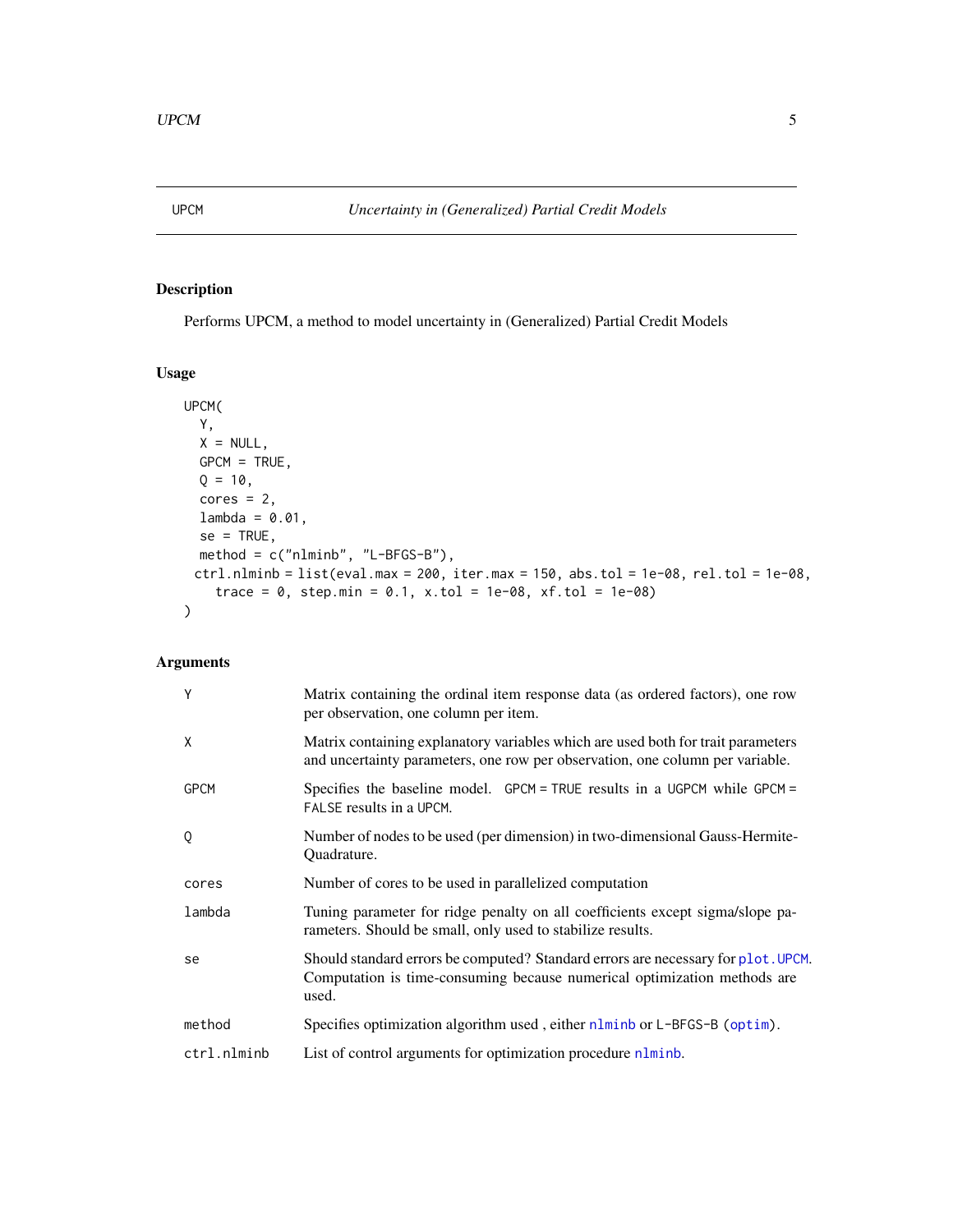# <span id="page-5-0"></span>Value

| delta       | Matrix containing all item parameters for the UPCM pr UGPCM model, one<br>row per item, one column per category.                                                                                                                                                                                                            |
|-------------|-----------------------------------------------------------------------------------------------------------------------------------------------------------------------------------------------------------------------------------------------------------------------------------------------------------------------------|
| Sigma       | $2*2$ covariance matrix for both random effects, namely the trait parameters theta<br>and the uncertainty parameters alpha.                                                                                                                                                                                                 |
| хi          | Estimates for covariate effects on trait parameters.                                                                                                                                                                                                                                                                        |
| alpha       | Estimates for covariate effects on uncertainty parameters.                                                                                                                                                                                                                                                                  |
| slopes      | Estimates item slope parameters (only for GPCM = TRUE).                                                                                                                                                                                                                                                                     |
| se.delta    |                                                                                                                                                                                                                                                                                                                             |
| se.xi       | Estimates of standard errors for covariate effects on trait parameters.                                                                                                                                                                                                                                                     |
| se.alpha    | Estimates of standard errors for covariate effects on uncertainty parameters.                                                                                                                                                                                                                                               |
| se.sigma    | Estimates of standard errors for covariance parameters. Attention: First and<br>third parameter are estimates of se for both variances, the variance of theta and<br>the variance of alpha. Second parameter is the estimate for correlation coeffi-<br>cient between theta and alpha, NOT of the corresponding covariance. |
| se.slopes   | Estimates of standard errors of item slope parameters (only for GPCM = TRUE).                                                                                                                                                                                                                                               |
| delta.GPCM  | Estimates of item parameters theta in the PCM or GPCM model.                                                                                                                                                                                                                                                                |
| sigma.GPCM  | Estimate of variance of trait parameters theta in the PCM or GPCM model.                                                                                                                                                                                                                                                    |
| slopes.GPCM | Estimates of slope parameters in the GPCM (only for GPCM = TRUE).                                                                                                                                                                                                                                                           |
| Υ           | Matrix containing the ordinal item response data, one row per obeservation, one<br>column per item.                                                                                                                                                                                                                         |
| loglik      | Marginal log-likelihood                                                                                                                                                                                                                                                                                                     |
| coefs       | Complete vector of all estimated parameters (for internal use).                                                                                                                                                                                                                                                             |
| se.vec      | Complete vector of all estimated standard errors (for internal use).                                                                                                                                                                                                                                                        |

# Author(s)

Gunther Schauberger <gunther.schauberger@tum.de> <https://www.sg.tum.de/epidemiologie/team/schauberger/>

### References

Tutz, Gerhard and Schauberger, Gunther (2020): Uncertainty in Latent Trait Models, *Applied Psychological Measurement*, [https://journals.sagepub.com/doi/abs/10.1177/01466216209209](https://journals.sagepub.com/doi/abs/10.1177/0146621620920932?journalCode=apma)32? [journalCode=apma](https://journals.sagepub.com/doi/abs/10.1177/0146621620920932?journalCode=apma)

# See Also

[plot.UPCM](#page-1-1) [UPCM-package](#page-1-2)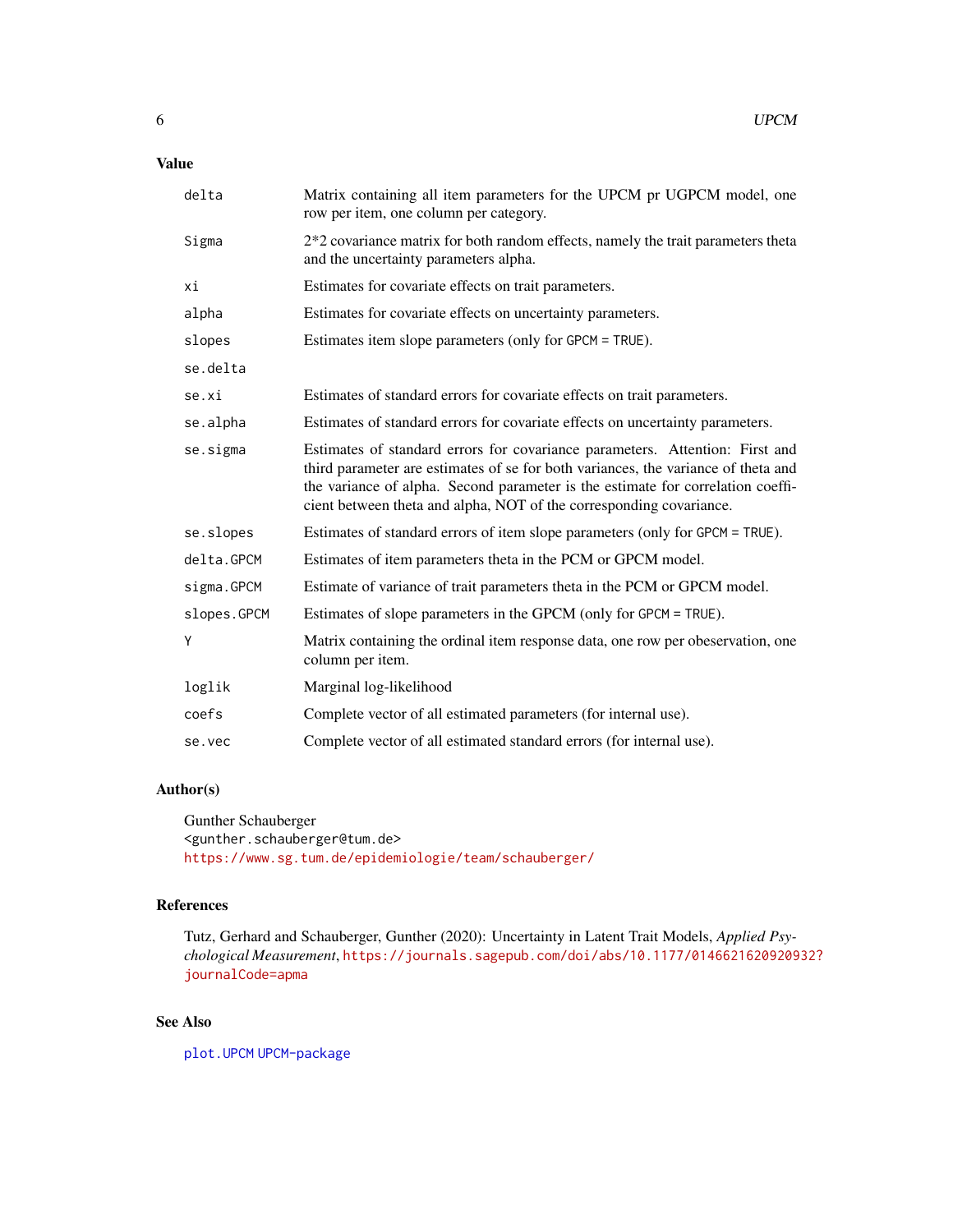#### $UPCM$  7

# Examples

data(tenseness)

Y <- data.matrix(tenseness[,1:4]) X <- model.matrix(~ Gender + Age, data = tenseness)[,-1]  $m\_upcm < - UPCM(Y = Y, X = X, cores = 2, GPCM = FALSE)$ m\_upcm plot(m\_upcm)